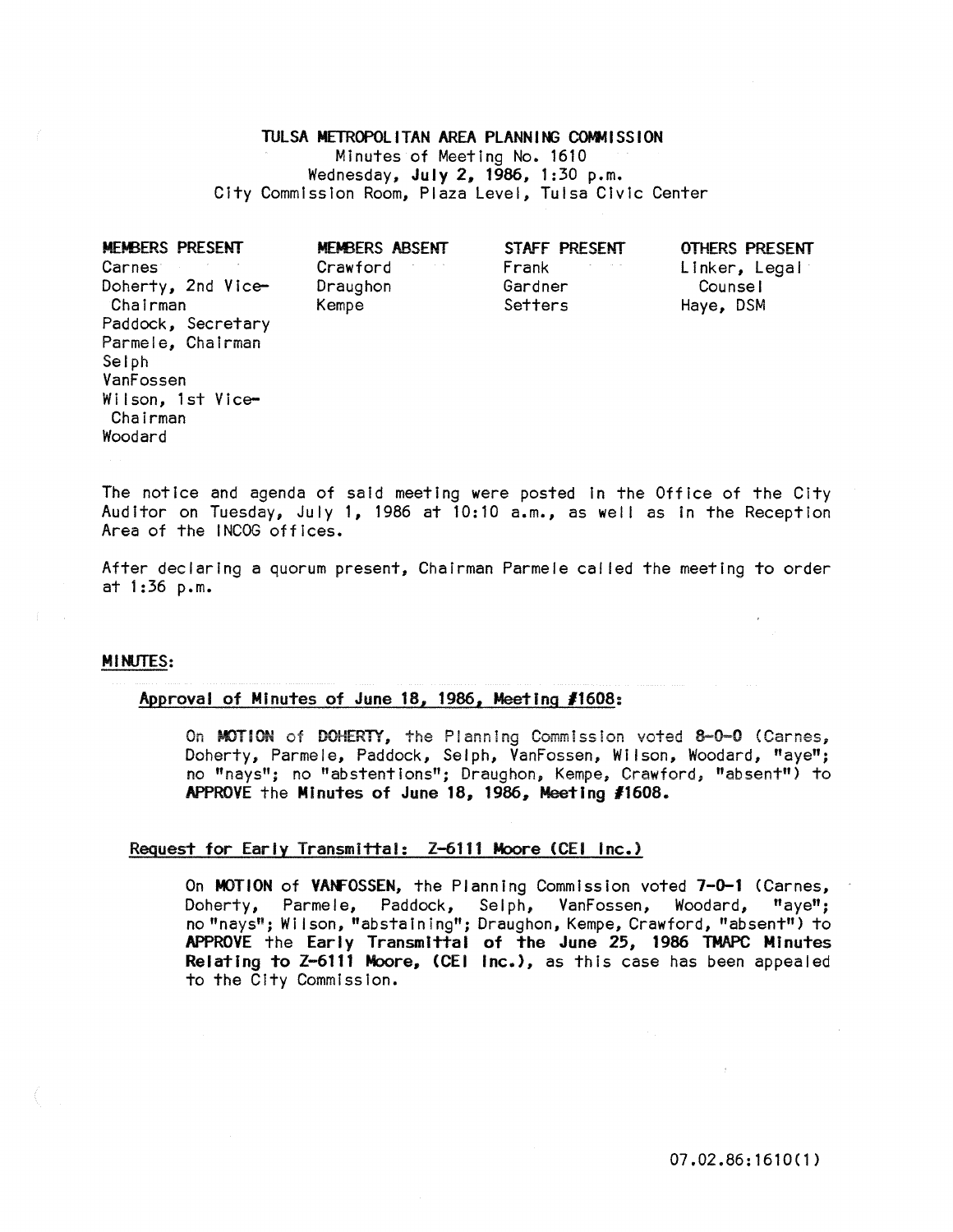## Committee Reports:

Mr. Paddock advised the Rules & Requiations Committee had met this date to discuss the proposed policy to allocate time to speakers on agenda Items, Incorporating these time i Imitations into the Opening Statements of the TMAPC meetings, as well as into the TMAPC Rules of Procedure. Mr. Paddock reviewed the time limitation suggestions and advised the Rules & Regulations Committee had unanimously voted to recommend adoption of the suggested time limitations in the Opening<br>Statements. Ms. Wilson added this action achieves a sense of Ms. Wilson added this action achieves a sense of equality for speakers (interested parties/protestants and applicants) when they come before the Commission.

## TMAPC ACTION: 8 members present

On MOTION of PADDOCK, the Planning Commission voted 8-0-0 (Carnes, Doherty, Paddock, Parmele, Selph, VanFossen, Wi Ison, Woodard, "aye"; no "nays"; no "abstentions"; Draughon; Kempe, Crawford, "absent") to APPROVE the Revised Opening Statements, incorporating Time Limitations for Speakers, as recommended by the Rules & Regulations Committee (and submitted below).

# "OPENING STATEMENTS<br>Tulsa Metropolitan Area Planning Commission ---- Zoning Public Hearing Information ----

For those of you who have not previously attended a Planning Commission meeting, It might be helpful for you to know that this Is an 11 member Board appointed by the Mayor, Board of City Commissioners and Board of County Commissioners. The members serve without compensation and do so in order to achieve greater citizen<br>participation in planning, zoning and subdivision matters. The participation in planning, zoning and subdivision matters. Commission Is a recommending board on proposed zoning changes, but does have final authority on proposed lot splits and subdivision plats.

in order to conduct the zoning public hearing In an orderly manner, we ask that you fol low these rules:

- 1) The Commission will first hear from the Staff for an explanation of the proposed zoning change, the physical facts of the property under application and the surrounding property, fol lowed by the presentation of the Staff recommendation.
- 2) The Commission will then hear the applicant's presentation...(not to exceed 20 minutes for Zoning; 30 minutes for PUD or Zoning and PUD).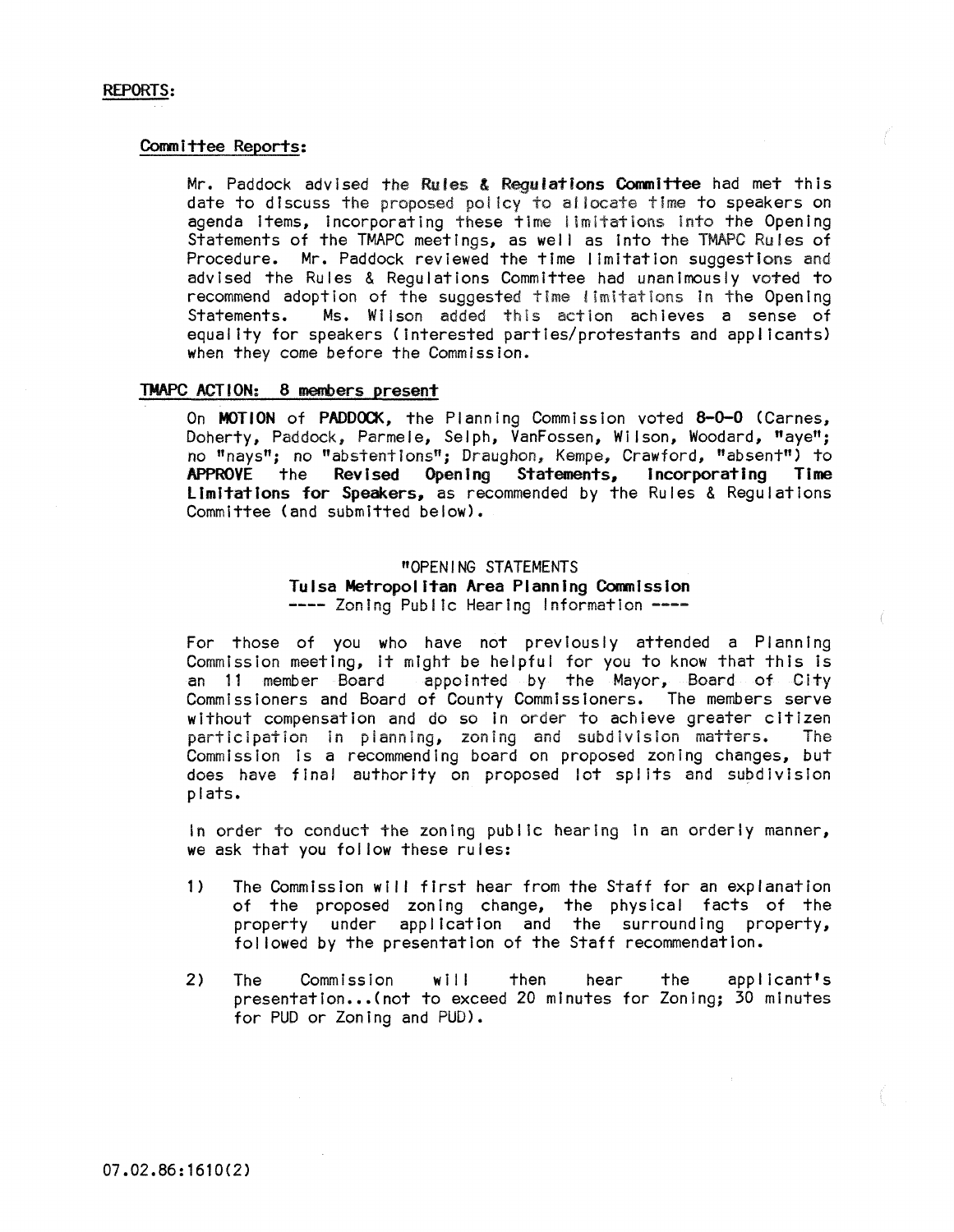## Committee Reports - Cont'd

- 3) Next, the Commission will hear from any interested parties or protestants...(not to exceed the time allotted to the applicant's presentation). [At the Chairman's discretion: (Based on the number of interested parties on this application, each party will be limited to 3 minutes.)] THOSE WISHING TO SPEAK MUST USE THE SIGN-IN SHEET.
- 4) Finally, the Commission will hear the applicant's rebuttal, If any...(not to exceed 10 minutes).

During the hearing, the Commission may ask questions of the applicant or Interested parties.

In the room are representatives of the Legal Department, the INCOG Staff and the Department of Stormwater Management.

We do have a taping system in the room; therefore, please direct all of your comments into the microphone on our right. We will need your name and address If you speak. Thank you."

### SUBDIVISIONS:

### PRELIMINARY PLAT APPROVAL:

## Heatherwood Mobile Home Park (PUD 323-1) South side Coyote Trail

West of South 241st West Ave

Staff advised the continuance was requested as the Health Department has not approved the water and sewer plans as yet, which must be done before preliminary approval can be recommended.

On MOTION of PADDOCK, the Planning Commission voted 8-0-0 (Carnes, Doherty, Paddock, Parmele, Selph, VanFossen, WIlson, Woodard, "aye"; no "nays"; no "abstentions"; Draughon, Kempe, Crawford, "absent") to CONTINUE Consideration of the Preliminary Plat for Heatherwood Mobile Home Park until Wednesday, July 16, 1986 at 1:30 p.m. in the City Commission Room, City Hall, Tulsa Civic Center.

#### \* \* \* \* \* \* \*

## Heritage Park SE/c East Oklahoma Street & North Greenwood

**ChaIrman Parmele advised a request for wIthdrawal of this applicatIon has**  been submitted by TURA and the appllct. There being no objection, the application was withdrawn.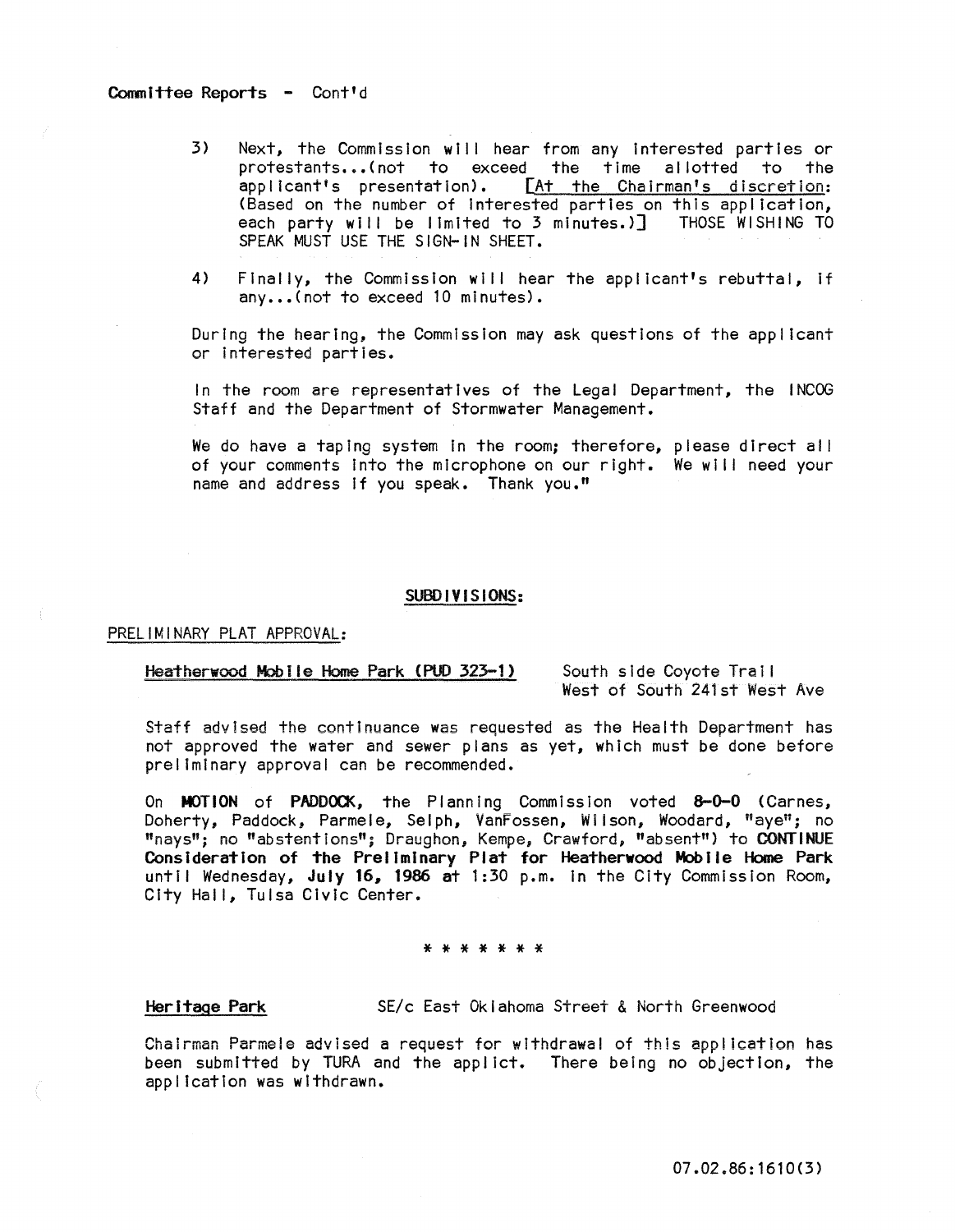## Z-6100 Oaklawn 733 South Owasso Avenue ( P)

This is a request to waive plat requirement on Lot 18 and the south 20' of Lot 19, Block 1 of the above named plat. This has recently been rezoned "P" for parking. This zoning district is for parking use ONLY. The existing houses will be removed and the lot paved for parking. Since the property is already platted, Staff has no objections, subject to the condition that the paving and drainage plan be approved by Stormwater Management through the permit process.

Stormwater Management advised that even though the lot is "exempt", the applicant should apply for a "Watershed Development Permit". (This will be covered In the above condition.)

Water and Sewer Department advised that a plugging permit Is required for the sewer when any existing structure is removed. (Advisory, not a condition for approval.)

The TAC voted to recommend approval as requested, subject to the condition that the paving and drainage plan be approved by Stormwater Management through the permit process, and noting that the intent of Section 260 will be met by this procedure.

On MOTION of CARNES, the Planning Commission voted 8-0-0 (Carnes, Doherty, Paddock, Parmele, Selph, VanFossen, Wilson, Woodard, "aye"; no "nays"; no "abstentions"; Draughon, Kempe, Crawford, "absent") to APPROVE the Waiver Request for Z-6100 Oaklawn, as recommended by Staff.

### \* \* \* \* \* \* \*

Z-5935 Goiden Valley 5821 South 107th East Avenue (iL)

This is a request to waive plat on Lot  $12$ , Block 1 of the above named subdivision. The front part of the property is to be used for a landscape business and storage. The only structure planned is a 30'  $\times$  94' pole barn, as per plot plan. The remainder of the tract to the east is mostly In the floodplain and Is vacant. Since the property Is already platted, Staff sees no objection to the request, subject to the fol lowing condition(s):

(a) Drainage plan approval by Stormwater Management through the permit process, including granting of drainage easements If required by that Department.

Utilities and Water and Sewer Department advised that they had no requirements. (Water and Sewer lines were being relocated In the area by a City project, therefore, all utilities are available.)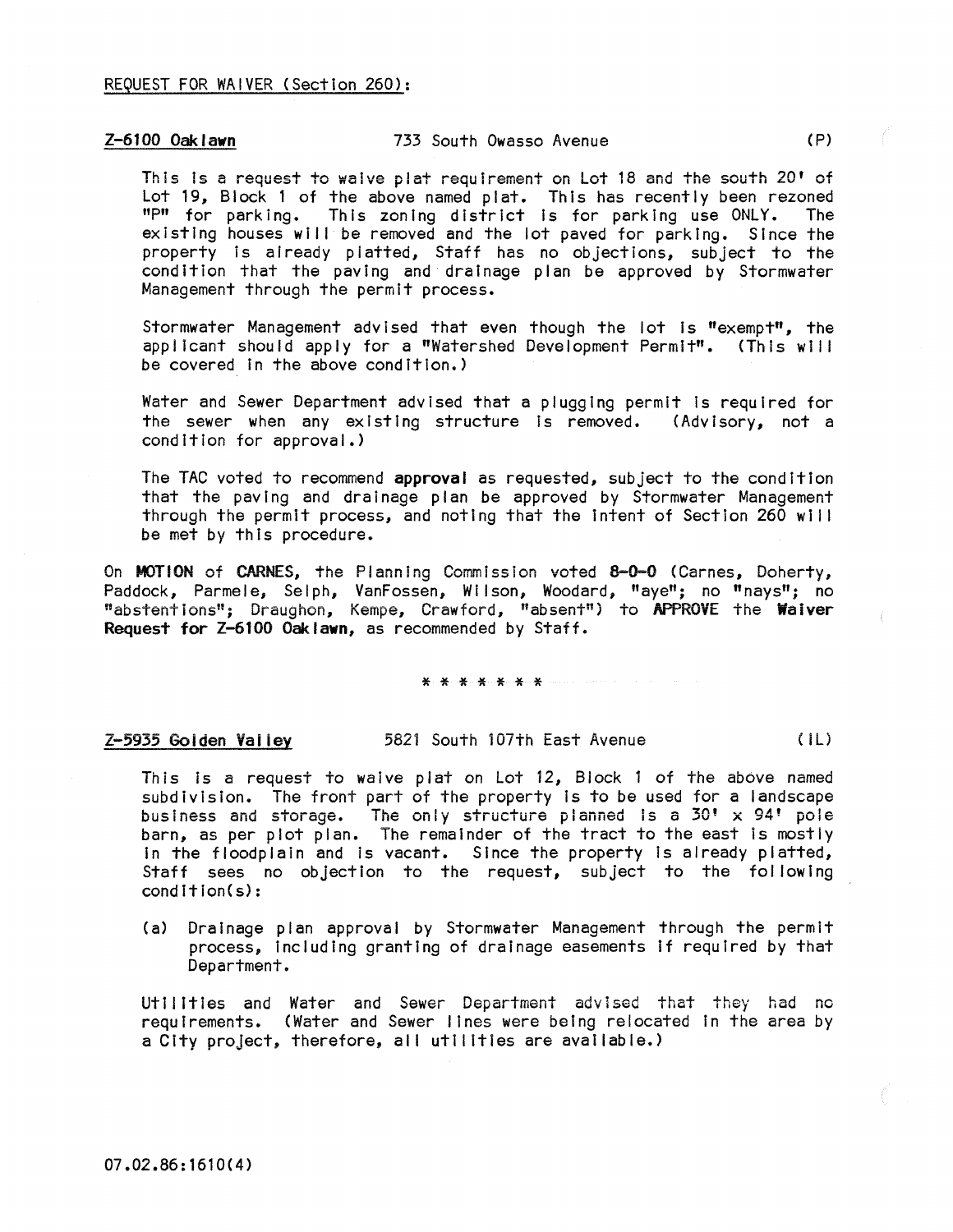## Z-5935 Golden Valley - Cont'd

The TAC voted to recommend approval as requested, noting that Section 260 will be met upon completion of the condition (a) outlined by Staff.

On MOTION of DOHERTY, the Planning Commission voted 8-0-0 (Carnes, Doherty, Paddock, Parmele, Selph, VanFossen, Wilson, Woodard, "aye"; no "nays"; no "abstentions"; Draughon, Kempe, Crawford, "absent") to APPROVE the Waiver Request for Z-5935 Golden Valley, as recommended by Staff.

\* \* \* \* \* \* \*

St. John's (POD 417) 19th & South Utica Avenue (CH, CS, OM, Ol, P, RS-3)

The TAC reviewed this PUD on April 10, 1986 and had no objections to the proposal. A number of conditions and/or recommendations were made by various agencies, as set out below.

The purpose of PUD 417 is to combine PUD 225, PUD 338 and PUD 401 with BOA #12767, in order to amend certain development standards in these three PUD's, add additional property to be used as a part of the St. John Medical Center complex, and to establish development standards for the additional property.

The TAC has reviewed most of the previous PUD's or reviewed site plans for new construction. Since all of this area has been previously platted, no

new plats have been required and Section 260 of the Zoning Code has been been met by filing PUD conditions separately. (Section 1170.5 references plat requirements for PUD's.)

This proposal will simplify the administration of all the previous applications and consolidate them into one PUD covering all of the medical center development areas. Since all of the property is previously platted and most of the buildings are in place, Staff sees no reason for<br>replatting. This is consistent with previous Staff and TAC replatting. This is consistent with previous Staff recommendations.

The following conditions shall apply, as recommended by Staff and various departments:

a) Stormwater detention and drainage plan approval by Stormwater Management thorough the permit process. The City Eng Ineer and Stormwater advIsed that PFPI would be required for drainage facilities, detention and street work. New curbing will be needed where a number of former driveways existed. The Traffic Engineer recommends additional right-of-way and turn radius at the northwest corner of 17th Place and Victor be included as a condition in the PFPI.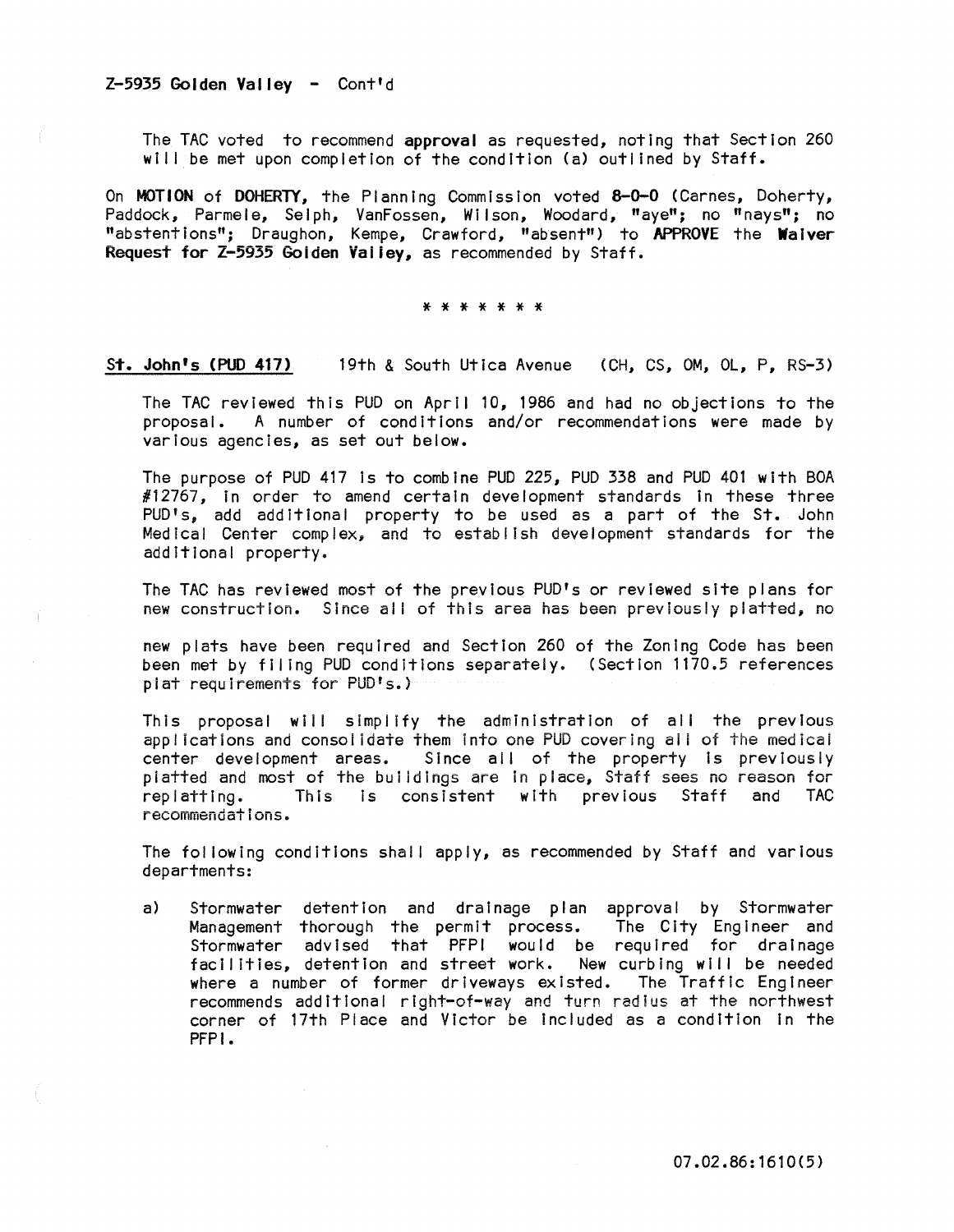## St. John's  $(PID 417) -$  Contid

- b) If any existing utilities have to be relocated and/or abandoned, approval of the utilities will be required, Including Water & Sewer Department. Street closures, such as on Victor, will need to reserve utility rights In the closure and vacating process to cover existing utilities. This Is a City Commission process, subject to notices, hearings and ordinances.
- c) Utility and/or other main extensions, If required In connection with  $condition (b)$ .
- d) Approval and filing of all PUD conditions, by separate Instrument, meeting the purpose and Intent of Section 1170.5 of the PUD ordinance.

The TAC noted that conditions a, b and c apply to new construction. Staff recommends APPROVAL of this waiver request, noting that the purpose and Intent of the Zoning Ordinance will be met by compliance with conditions listed above. Staff notes that PUD 417 not only covers PUD's 225, 338, 401 and BOA  $\#12767$ , but also covers the underlying zoning applications Z-5878, Z-5348 and Z-5270.

## Comments & Discussion:

Mr. Linker Inquired as to why the appl icant must have a PFPI. Mr. Wilmoth stated this was a requirement due to the curb work anticipated, and the drainage. Ms. Wilmoth, In regard to condition b, asked for clarification as to the closing of Victor.

On MOTION of CARNES, the Planning Commission voted 8-0-0 (Carnes, Doherty, Paddock, Parmele, Selph, VanFossen, Wilson, Woodard, "aye"; no "nays"; no "abstentions"; Draughon, Kempe, Crawford, "absent") to APPROVE the Waiver Request for St. John Medical Center, as recommended by Staff.

## LOT SPLITS:

L-16684 Winders 9766 & 9768 East 33rd Street (RS-3)

This Is a request to spilt an existing duplex down the common wall In order to provide for Individual ownership of each side of the duplex. This action will require approval from the City Board of Adjustment for a variance of the bulk and area requirement In the RS-3 zoning district.

Staff notes that one of the considerations of this case is that there will be no physical change in the property, and there will be no negative effects of this action to the surrounding development.

Staff recommends approval of this request to the TMAPC, subject to the fol lowing conditions: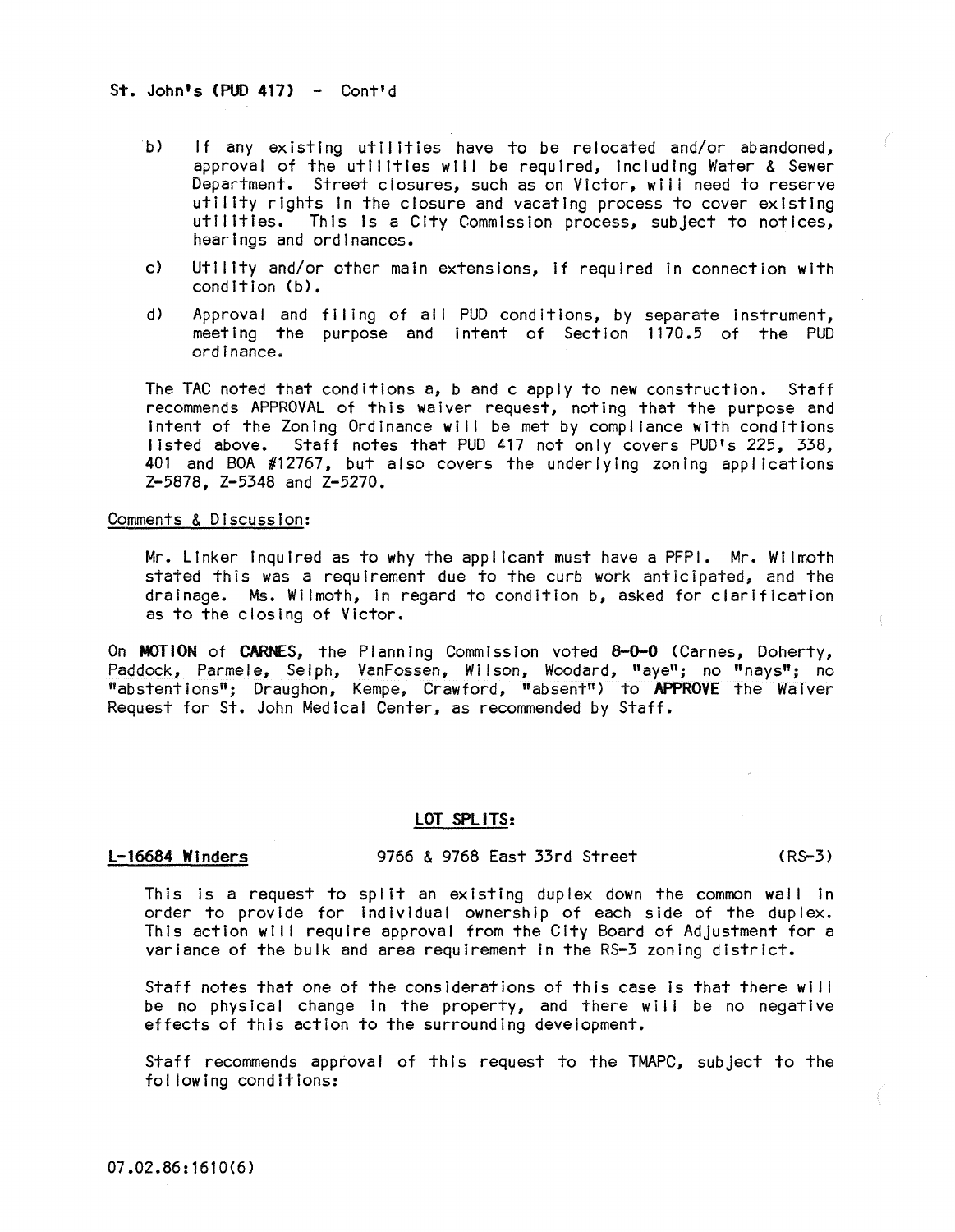- (1) Approval from the City Board of Adjustment for a variance of the bulk and area requirement in the RS-3 zoning district.
- (2) The execution and filing with this office a copy of a common wall and utility maintenance agreement.
- (3) The common wall dividing the unit must comply with the Building Code requirements for fire rated wai is.

The TAC voted to recommend approval of L-16684 subject to the conditions outl ined by Staff.

## Comments & Discussion:

Chairman Parmele inquired if condition  $#3$  was something new, and Staff advised this came as a result of discussions with the Building Inspector. Mr. VanFossen further clarified that an existing division wall must meet the same requirement as if it were constructed originally on a building line, if there is a unique requirement for that property line. Mr. Gardner added that, due to the wording, if It were In conflict with the Building Codes then the City Commission could waive the Building Code and the division would take place. The whole purpose being that the TMAPC not approve something that could be In conflict with the Building Code.

On MOTION of CARNES, the Planning Commission voted 8-0-0 (Carnes, Doherty, Paddock, Parmele, Selph, VanFossen, Wilson, Woodard, "aye"; no "nays"; no "abstentions"; Draughon, Kempe, Crawford, "absent") to APPROVE the Lot SpIlt Waiver for L-16684 Winders, subject to the conditions as recommended by Staff.

## LOT SPLiTS FOR RATiFiCATiON OF PRiOR APPROVAL:

|  | L-16696 (1892) Martin/Converse |  | $L-16699$ (594) Waffle House  |
|--|--------------------------------|--|-------------------------------|
|  | $L-16698$ (1614) Overton       |  | L-16700 (2492) Burns/Guaranty |

On **MOTION** of DOHERTY, the Planning Commission voted  $8-0-0$  (Carnes, Doherty, Paddock, Parmele, Selph, VanFossen, Wilson, Woodard, "aye"; no "nays"; no "abstentions"; Draughon, Kempe, Crawford, "absent") to APPROVE the Above Listed Lot Splits for Ratification, as recommended by Staff.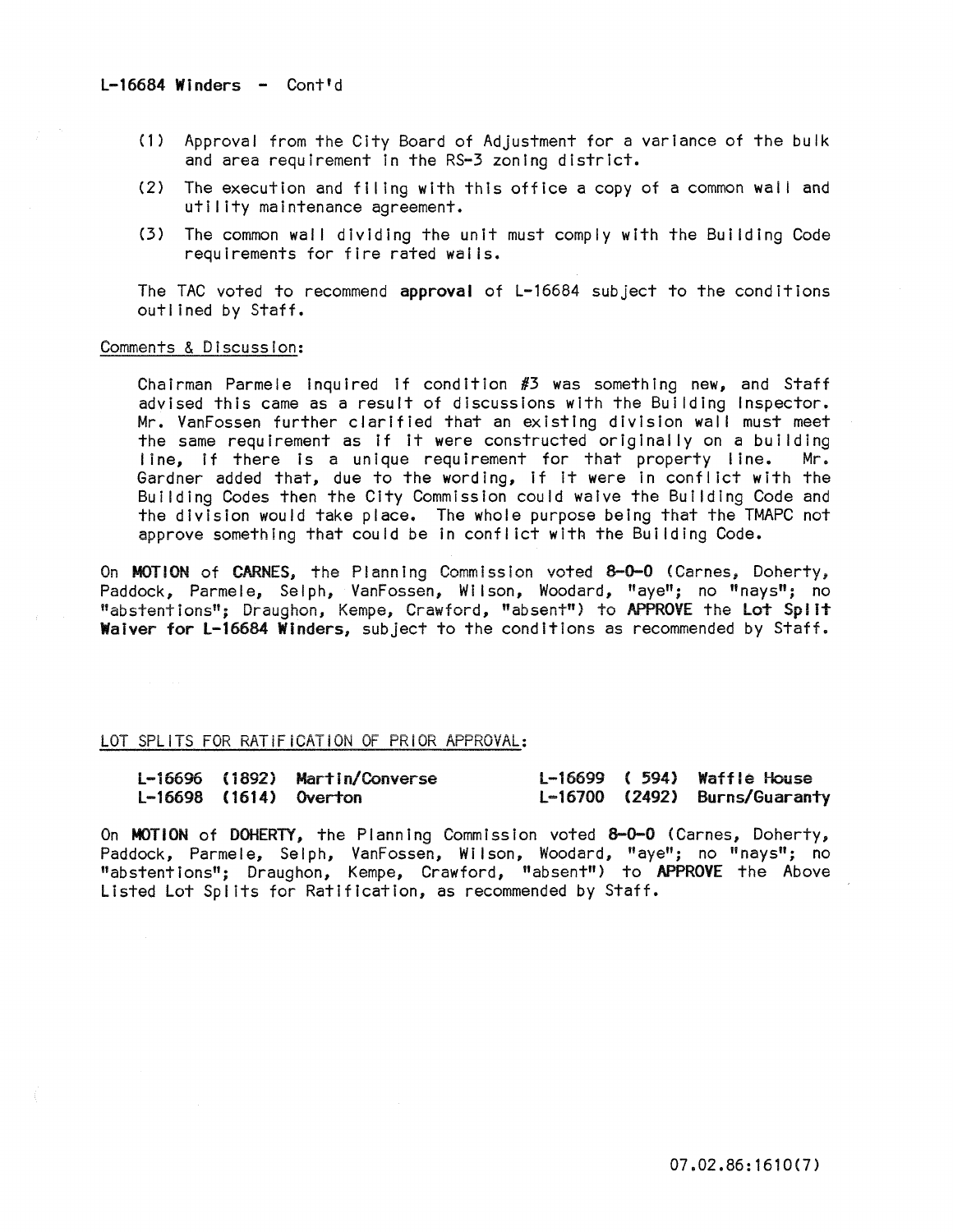## OTHER BUSINESS:

PUD 368: Northwest corner of East 61st Street South & South 99th East Avenue

#### Staff Recommendation: Detail Site **Plan**

The subject tract has a gross area of approximately one acre and is located at the northwest corner of South 99th East Avenue and East 61st Street. PUD 368 has underlying zoning of IL with OL on the west, north and east. The applicants are proposing to construct a one story building with 9,210 square feet of floor area, which is slightly less than was approved under the PUD.

The permitted uses have been restricted within the various Use Units to conform to Staff. TMAPC and City Commission conditions. Commission also excluded plumbing shops and auctioneers when the PUD was approved, In addition to concurring with TMAPC recommendations.

The Detail Site Plan also Includes building elevations and a landscape A 6' screening fence is indicated on the north boundary and along the east and west boundaries to the northeast corner of the building and the southwest corner of the building, respectively. The screening fence layout will adequately address the need to screen the rear of the building, which will be the highest activity. area. Parking has been designed In such a manner as to meet the Staff's concerns and access from South 99th East Avenue conforms to the requirement of the TAC.

Staff review of the Detail Site Plan for PUD 368 finds that it is: (1) consistent with the Comprehensive Plan; (2) In harmony with the existing and expected development of surrounding areas; (3) a unified<br>treatment of the development possibilities of the site and, possibilities of the site (4) consistent with the stated purposes and standards of the PUD Chapter of the Zoning Code.

Therefore, Staff recommends APPROVAL of the Detail Site Plan, as follows:

- 1) That the applicant's Detail Site Plan and Text be made a condition of approval, unless modified herein.
- 2) Developnent Standards;

| Land Area (Gross); | 44,518 sf | $1.022$ acres |
|--------------------|-----------|---------------|
| (Net):             | 30,348 sf | .697 acres    |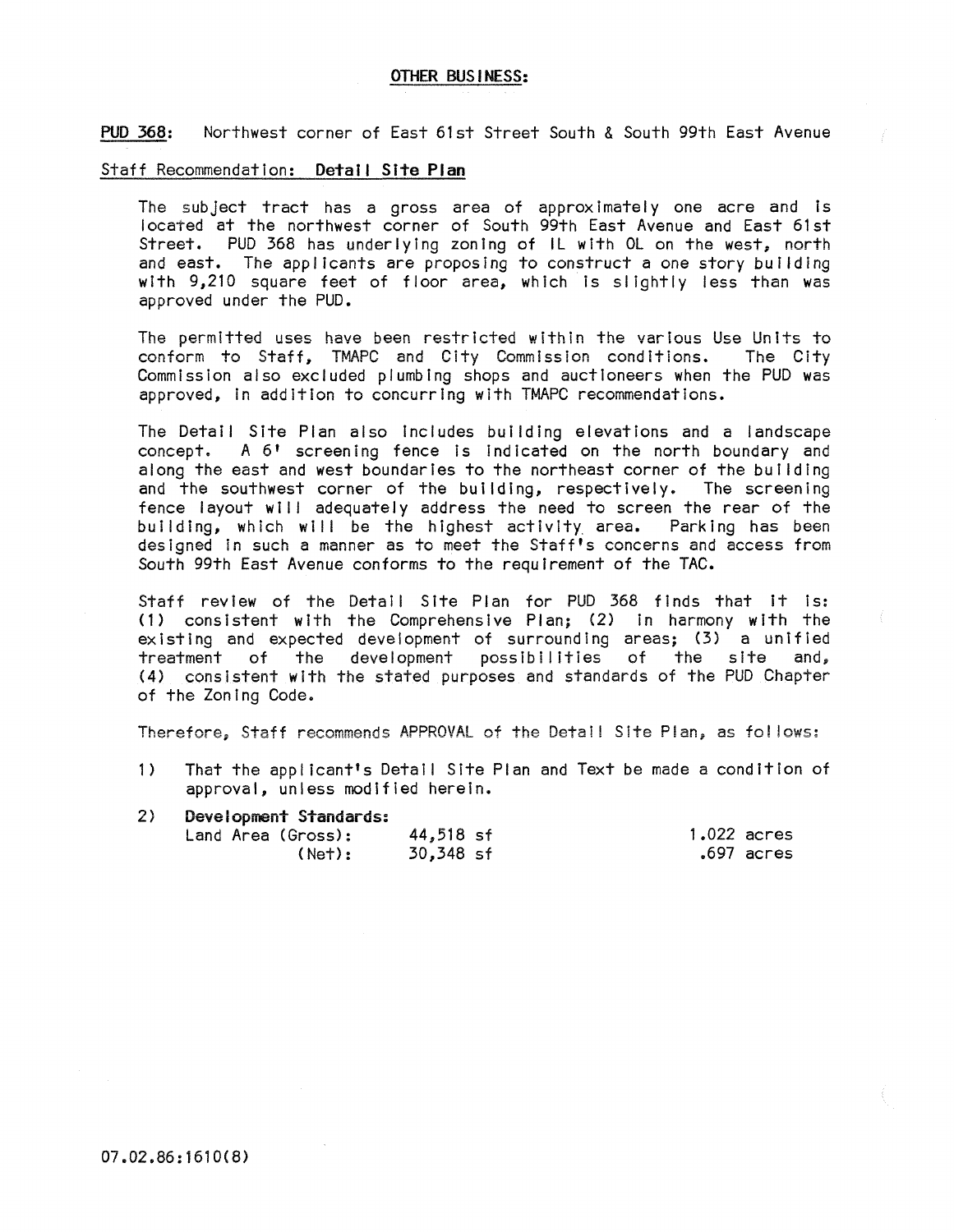霊  $\frac{\partial \phi}{\partial t} \phi$ 

## Approved

Permitted Uses: Maximum Building Height: Maximum Building Floor Area: Minimum Off-Street Parking: Use Units 11, 12, 13, 14 & 15,<br>excluding convenience sto convenience store, liquor store, Ice plant, plastic materials, disinfecting, exterminating company, carpentry/cabinet shop; cafeteria, bar, dance hall, motion picture theater, night club and tavern; fur storage, furriers and pawn shop; bait shop, bottled gas company, fuel oil company, I umber yard, mode I home sales, portable storage building sales, armored car<br>service, kennel, packing and packing crating of household and other similar goods; schools (barber, beauty & trade); plumbing shops, auctioneers; additional specific uses allowed - post office and health club. l-story and 16'0" to the top of the highest roof beam for a flat roof; and 35' 0" to the peak of the gable for a hlp roof (where a residential character building might be proposed). For a flat roof bu II ding; arch Itectura I or ornamental features may be 25'0" tall provided the bulk of the roof p! ane does **not exceed 16' 0"**  tall\* 9,300 sf 1 space/225 sf gross floor area of office or retail and 1 space/5,000 square feet of warehouse and storage Minimum Building Setbacks: from Centerline of E. 61st from Centerline of S. 99th from West Boundary 100' 50'  $\frac{10!}{55!}$ Meets\* 9,210 sf 35 spaces - Meets - **Meets** Meets Meets

As measured from the mean ground elevation.

from North Boundary

Submitted

Same

Meets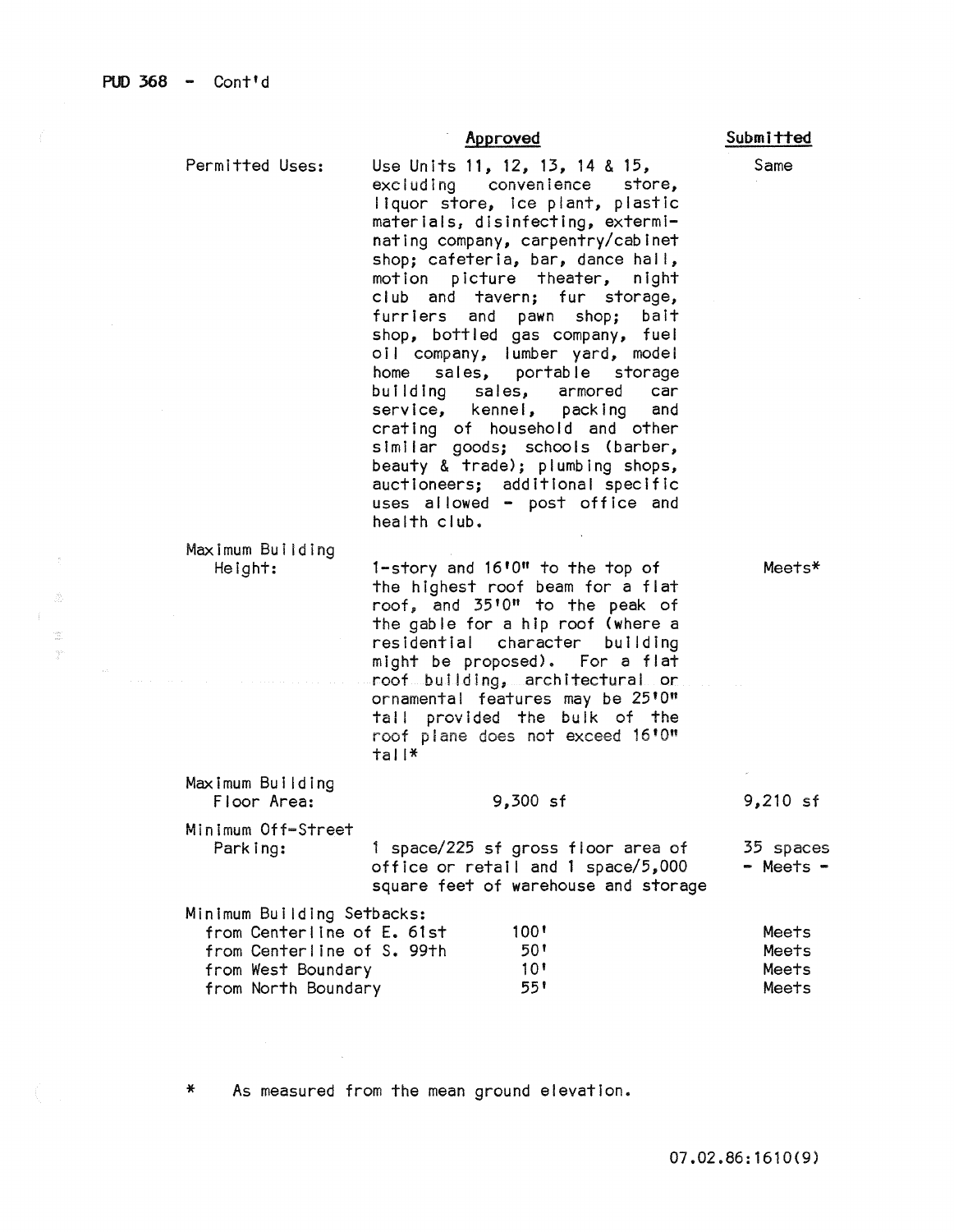## Approved

Submitted

| Minimum Landscaped |  |                      |  |     |
|--------------------|--|----------------------|--|-----|
| Open Space:        |  | 15% of Gross Area ** |  | 21% |

of Gross Area\*\*

- \*\* Landscaped open space shal I include Internal and external landscaped open areas, parking lot Islands and buffers, but shall exclude pedestrian walkways and parking areas designed solely for circulation. Landscaped open space and areas shall be required on the net portion of this tract and the minimum requirement shall not be met solely on the public right-of-way.
- 3) That all trash, utility and equipment areas including any roof<br>mounted equipment, shall be screened from public view. A 6' mounted equipment, shall be screened from public view. screening fence shall be provided along the west, north, and east boundary in accordance with the Detail Site Plan.
- 4) That all exterior lighting shall be directed downward and away from adjacent residential areas.
- 5) All signs shall be subject to Detail Sign Plan review and approval by the TMAPC prior to Installation and In accordance with Section 1130.2(b) of the PUD Chapter of the Zoning Code. No signs shall be permitted on the north and east building facades.
- 6) That a Detail Landscape Plan shall be submitted to the TMAPC for review and approval and Installed prior to Issuance of an Occupancy The landscaping materials required under the approved Plan shall be maintained and replaced as needed, as a continued condition<br>of the granting of an Occupancy Permit. Berming and other of the granting of an Occupancy Permit. landscaping standards shall be in accordance with the Outline Development Plan and Development Standards.
- 7) Subject to review and approval of conditions, as recommended by the Technical Advisory Committee. Access from South 99th East Avenue shall be permitted only as specified in the TAC minutes dated 4/10/86. The parking design meets the TAC requirement to relocate the original drive shown on the Concept Plan, as required by the TAC.
- 8) The platting requirement has been met by TMAPC approval of a waiver of Section 260 of the Zon Ing Code. Restrictive Covenants and PUD conditions of approval, making the City of Tulsa beneficiary to said Covenants, have been approved by the TMAPC and City Commission and must be filed of record prior to issuance of a Building Permit.

## Comments & Discussion:

Mr. Ruben Haye of the Department of Stormwater Management (DSM) advised the Commission that the current Detail Site Plan did not appear to meet drainage requIrements at this time. Further, the applicant and the TMAPC should be put on notice that when the applicant applies for a Watershed Development Permit, the Site Plan may have to be changed to meet drainage requirements.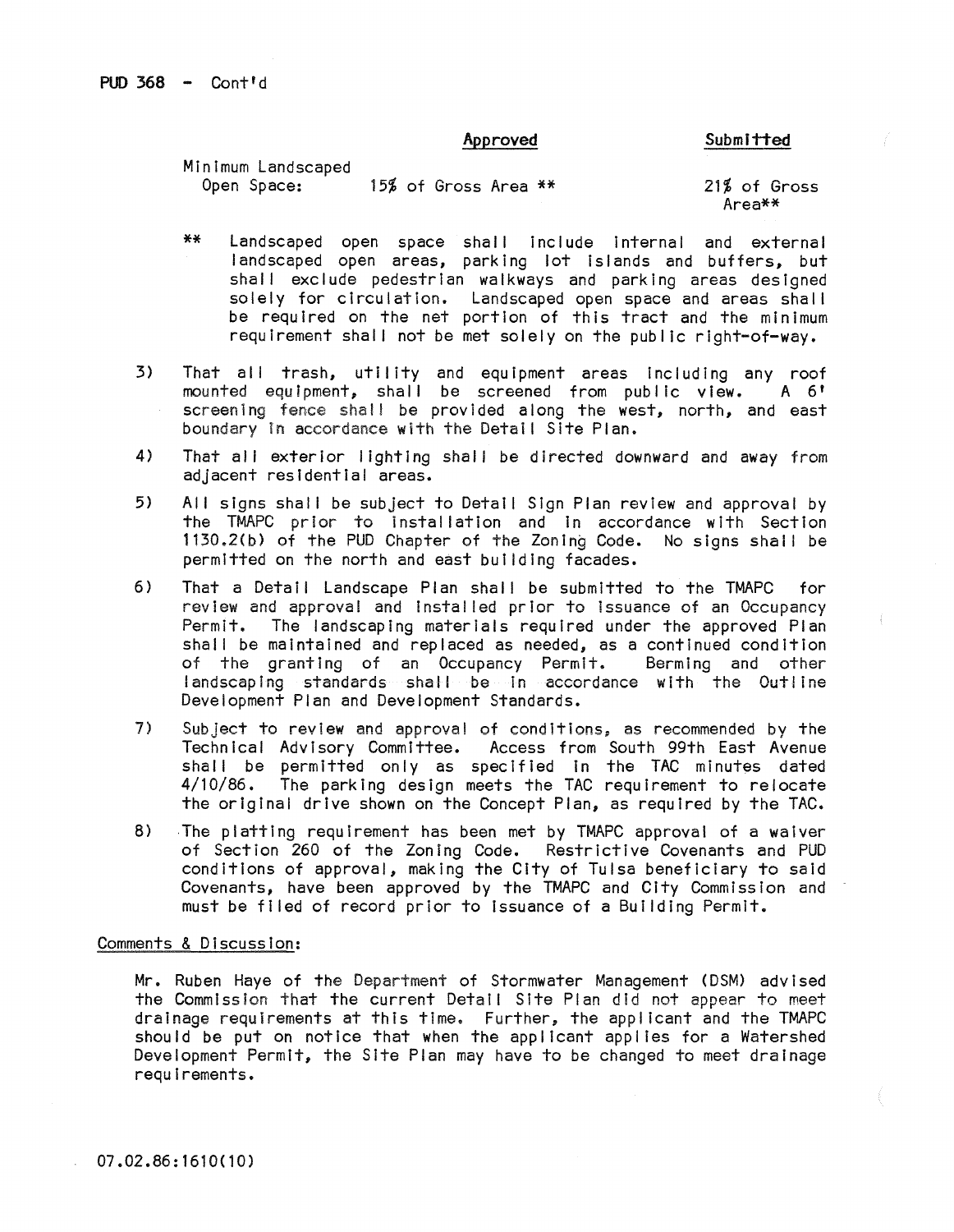Ms. Wilson inquired as to how the applicant might be able to eliminate this problem. Mr. Haye stated that, at the time the applicant submits for a Watershed Development Permit, DSM will review drainage problems and will work with the applicant to assure the adjoining property owners that this development will not adversely impact anyone. In reply to Chairman Parmele, Mr. Haye confirmed this to be the normal procedure; however, on this particular Site Plan, the drainage problems had not been addressed, and DSM wanted the TMAPC to understand that they would be working with the appl icant to assure the requirements are met.

Mr. VanFossen asked If DSM has reviewed this with the applicant to determine any common grounds upon which to anticipate what might take place, or is there complete disagreement at this point. Mr. Haye stated he did not believe there were any disagreements at this time, but Mr. Williams (DSM) wanted to make sure that everyone understood that DSM would address the problems of drainage In this area. Mr. VanFossen commented he did not feel comfortable approving something today that might not even be acceptable. Mr. Doherty stated agreement with Mr. VanFossen, and If there is to be a change in the Detail Site Plan to accommodate drainage, it seemed to be premature for the TMAPC to be considering this for approval. Mr. Frank stated Staff did not know, at this point, that there were going to be changes, and added that there were application reviews going on<br>simultaneously with other departments (State Health, Protective State Health, Protective)<br>al at the same time. If the Inspections, etc.) that may not all be final at the same time. TMAPC approved this now and significant changes had to be made, then the Protective Inspections Department would not have an approved TMAPC Detail Site Plan against which to Issue a building permit, and would not Issue same until the applicant came back with a revised site plan.

Ms. Wilson asked for Legal comment on this situation. Mr. Linker acknowledged concerns of the TMAPC for proper procedure as well as concerns for the appl icant maybe having to resubmit this. It Is a matter of choice, and if the applicant wants to take that chance, then the TMAPC could allow him to do so. Mr. Linker advised that maybe It would be better If these things were worked out ahead of time, but It Is a choice of the applicant. Mr. Frank commented that condition #7, which requires TAG approval, should further assure drainage requirements are met, and the TAC previously required compliance with drainage standards when they reviewed the waiver request for the plat on PUD 368.

## Appl icant's Comments:

 $\frac{1}{\sqrt{2}}\frac{d\phi}{d\phi}$  $\bar{\omega}$ 

> Mr. Carnes asked the applicant if, after hearing the comments by DSM and TMAPC, he would prefer to have this case continued or proceed with hearing It today. Mr. Larry Kester, 7625 East 51st Street, stated he would prefer having the Site Plan approved today, and If there were some problems that might occur as a result of drainage, then they could come back at a later date for a modified site plan. Mr. Kester stated Charles Hardt, their Hydrology Engineer on the project, advised the applicant solutions to any drainage problem could be achieved.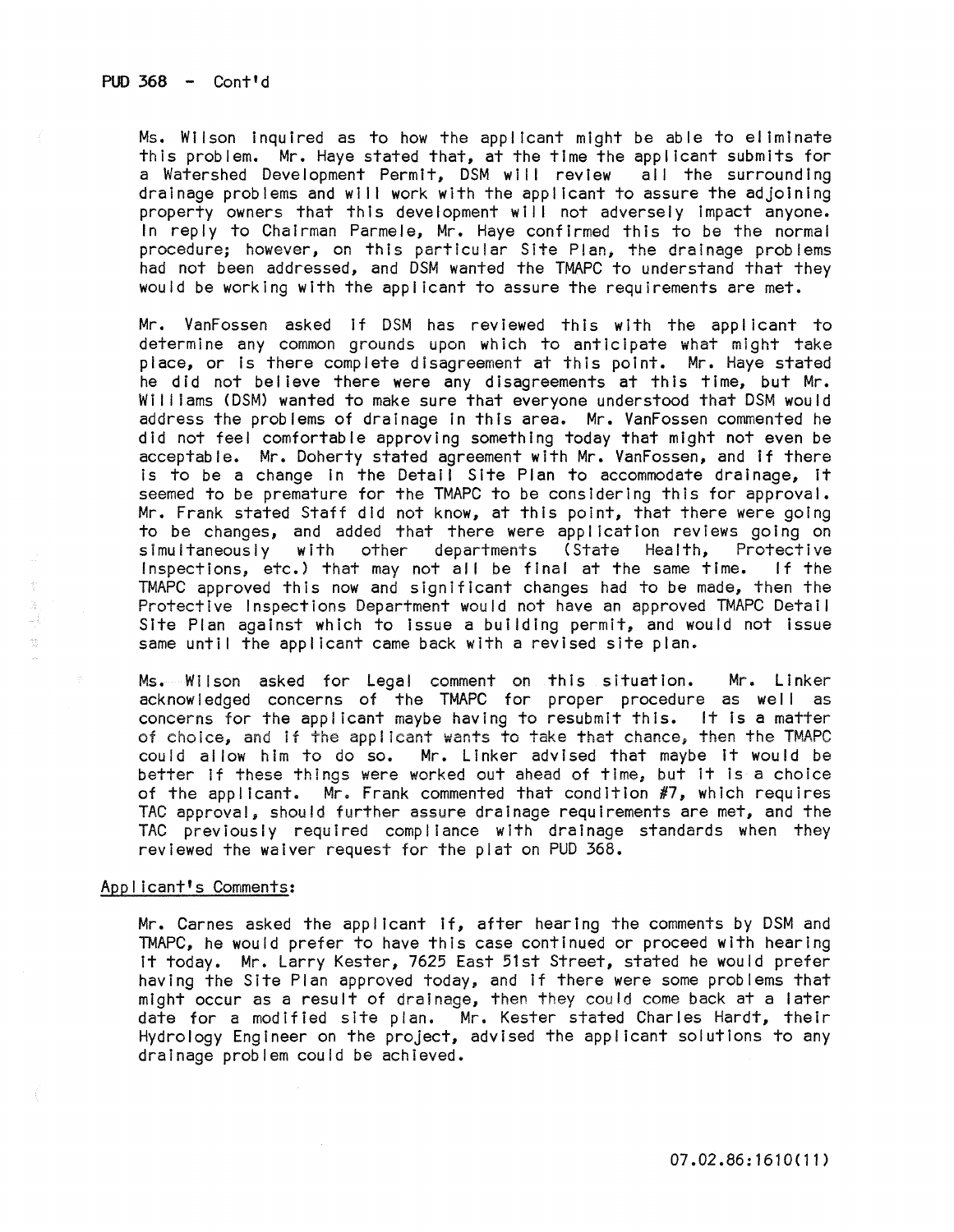PUD  $368 -$  Cont<sup>'d</sup>

In reply to Mr. Carnes, Mr. Kester agreed that considerable time and expense is involved in the permitting process for a project such as this, and that is why the applicant is seeking some assurance that their plan, In concept, has been approved before proceeding with the other steps.

Ms. Wilson asked If the applicant would object an additional condition stating, "subject to meeting the drainage requirement of the Department of Stormwater Management, which might result In the submission of a modified Detail Site Plan at a future date". Mr. Kester stated agreement to this<br>additional condition. Mr. VanFossen concurred with Ms. Wilson's Mr. VanFossen concurred with Ms. Wilson's suggestion, as did Mr. Paddock.

On MOTION of SELPH, the Planning Commission voted 8-0-0 (Carnes, Doherty, Paddock, Parmele, Selph, VanFossen, Wilson, Woodard, "aye"; no "nays"; no "abstentions"; Draughon, Kempe, Crawford, "absent") to APPROVE the Detail Site Plan for PUD 368, subject to the conditions as outlined by Staff, plus a condition *19* stating "subject to meeting the drainage requirement of the Department of Stormwater Management, which mIght result in the submission of a modified Detail Site Plan at a future date".

\* \* \* \* \* \* \*

## PUD 417 - Area I: NW/c of East 17th Place & South Victor

### Staff Recommendation: RecIsion of Covenants & Amended Declaration of Covenants

Staff Is reviewing these documents with the City Legal Department at the publication of this agenda. A conditional recommendation for APPROVAL is made, subject to these materials being In compl lance with PUD 417 - Area I Development Standards, and subject to approval by the City Legal Department. Notice of this item has been given.

## Comments & Discussion:

Mr. Linker advised he had reviewed the Recision and Amended Declaration of Covenants and submitted these to the Commission for its approval.

On MOTION of DOHERTY, the Planning Commission voted 8-0-0 (Carnes, Doherty, Paddock, Parmele, Selph, VanFossen, Wilson, Woodard, "aye"; no "nays"; no "abstentions"; Draughon, Kempe, Crawford, "absent") to APPROVE the Recision of Covenants and Amended Declaration of Covenants on PUD 417 - Area I, as recommended by Staff.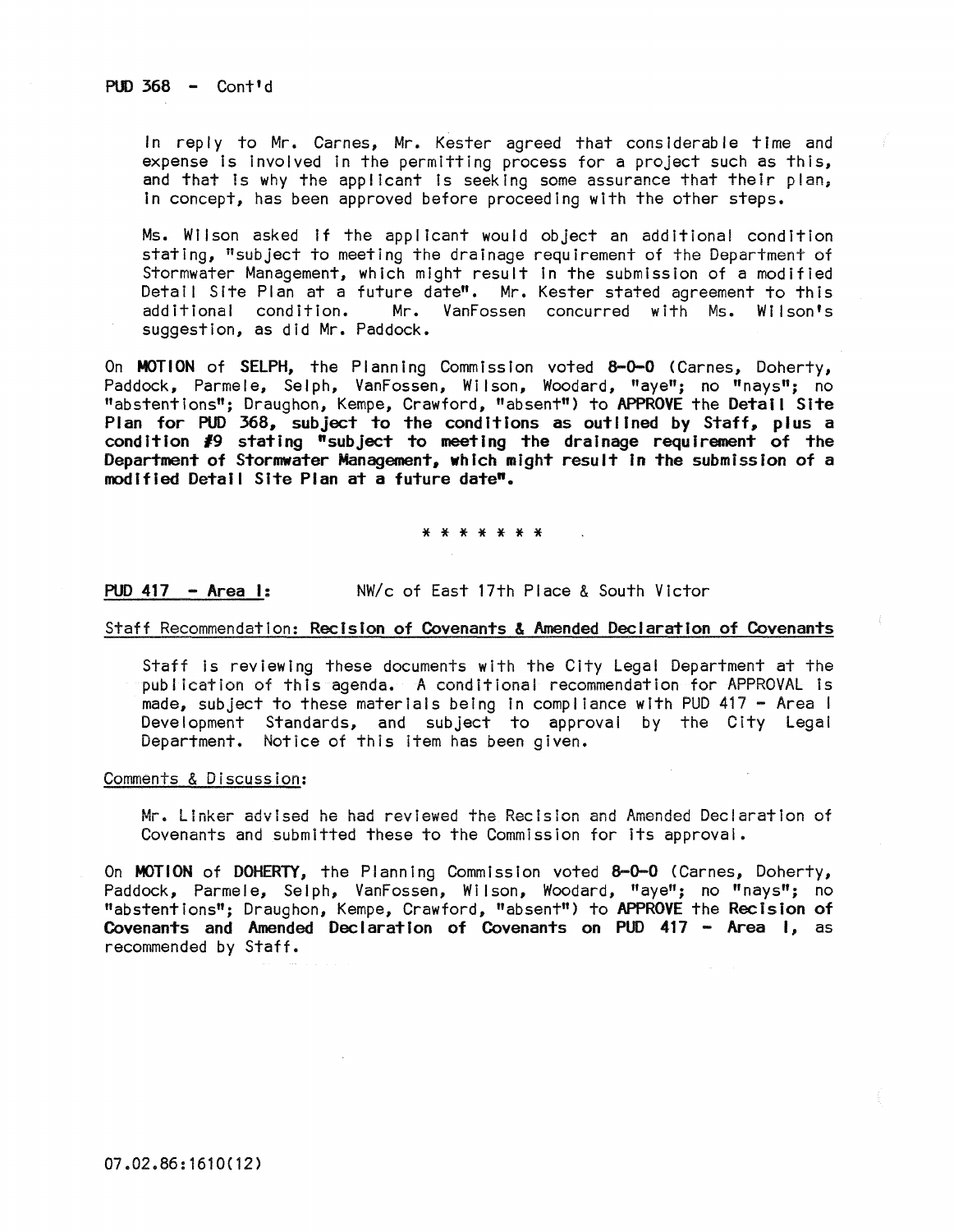There being no further business, the Chairman declared the meeting adjourned at 2: 10 p.m.

FHe Q Date Approved Chairman

ATTEST:

Secretary

07.02.86:1610(13)